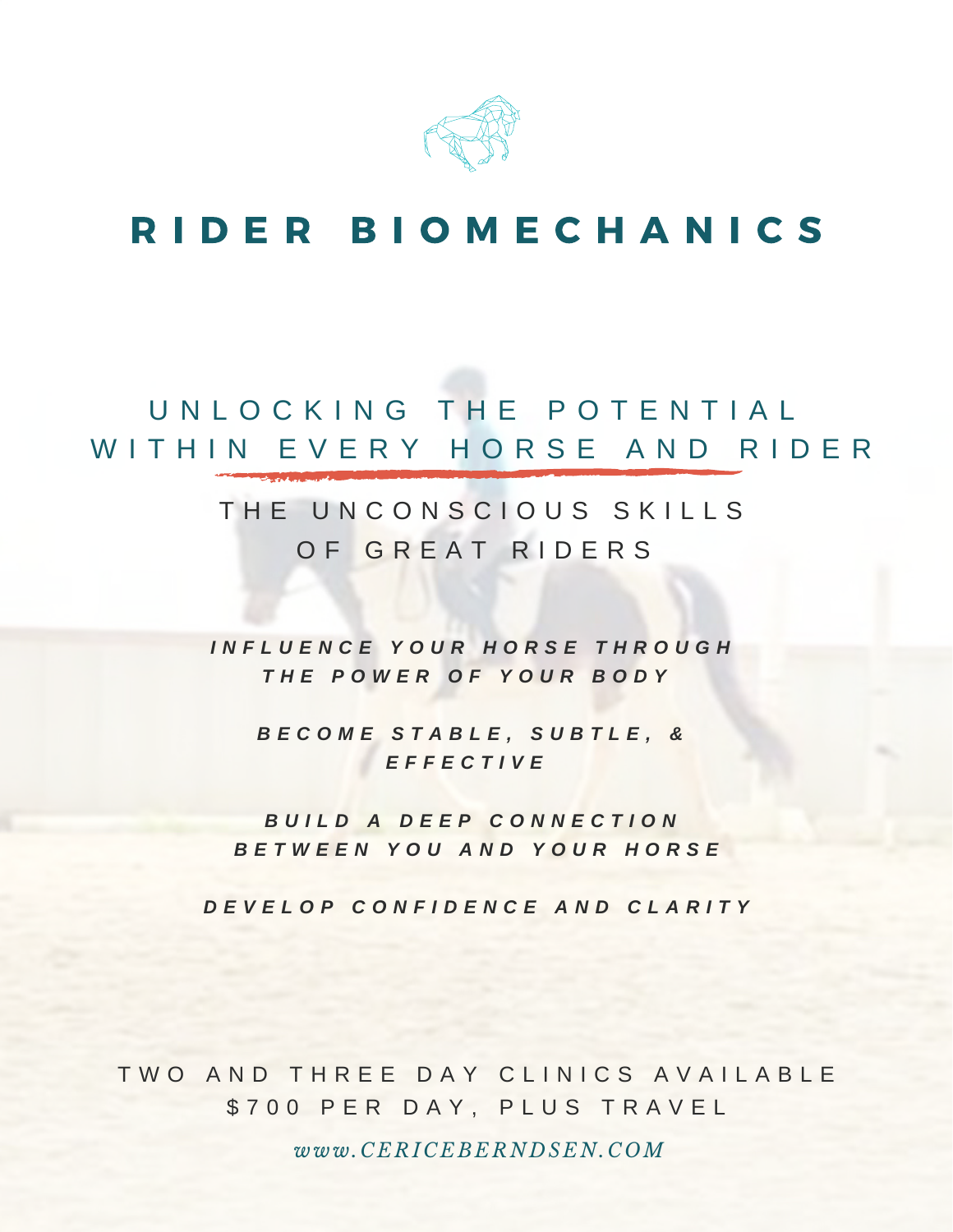

### RIDER BIOMECHANICS **CLINIC**

*Format*

- 3-day formats are best for optimal learning for both riders and horses.
- Clinic runs from 9:00 to 5:00 daily. Based on the maximum twelve riders, rides times are 9, 10, and 11 a.m. and 2, 3, and 4 p.m (times are flexible to accommodate weather)
- Each ride time is semi-private with two riders per session. Each rider gets three 10-minute sessions of one-on-one instruction followed by a break to either independently practice or rest. This format is ideal for deep learning practice.
- 2-hour break for lunch and the un-mounted lecture including Q&A, discussion, demonstration, exercises, etc.
- Riders allowed into the arena during the last 10 minutes of the previous lesson to warm up
- All riders required to wear Light colored clothing, ASTM/SEI certified riding helmet, heeled boots, and gloves.
- All riders required to sign clinicians liability release form.
- Auditors are welcome.
- All levels, breeds, and disciplines welcome!